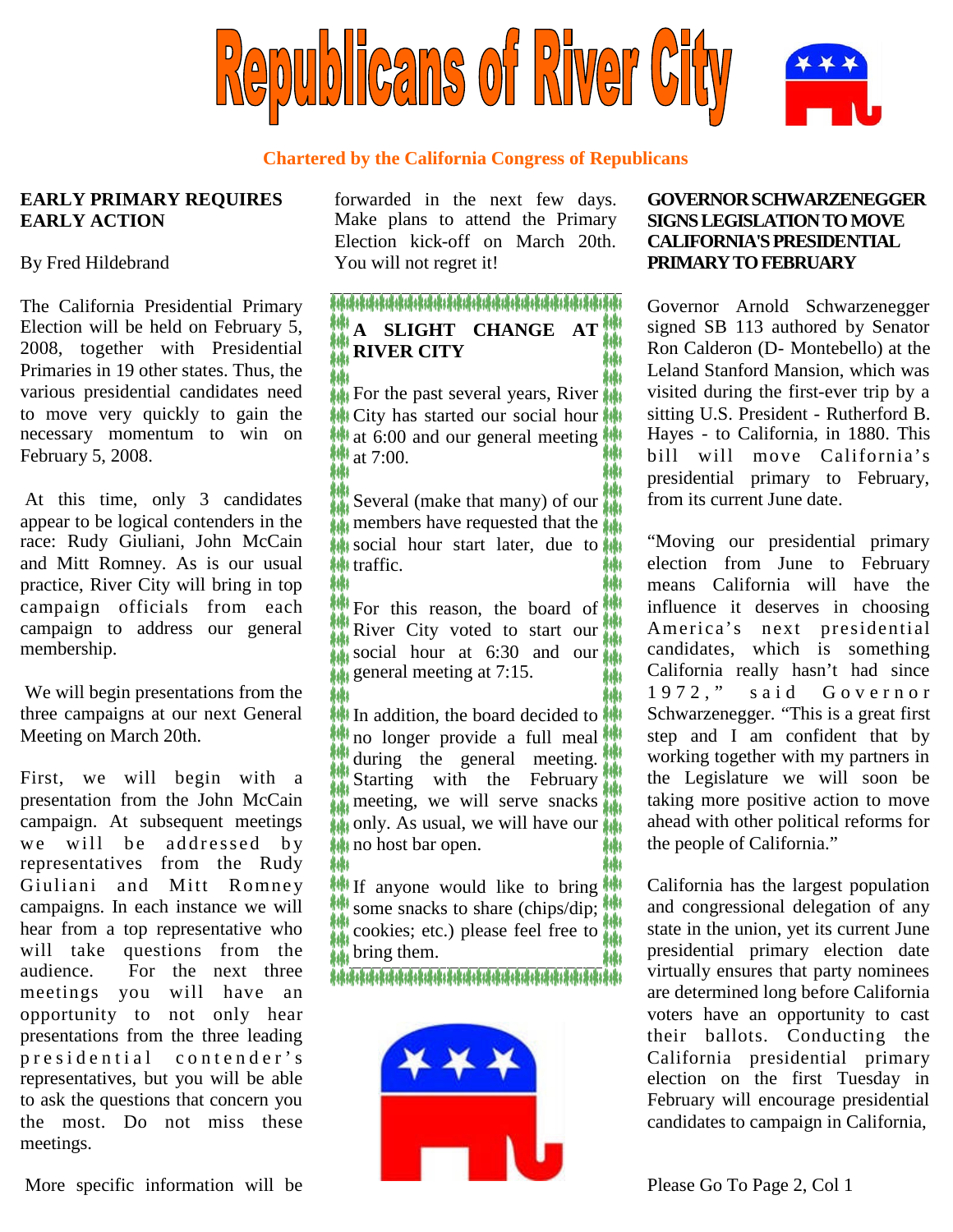#### **Page 2**

## **GOVERNOR SCHWARZENEGGER SIGNS LEGISLATION TO MOVE CALIFORNIA'S PRESIDENTIAL PRIMARY TO FEBRUARY (Cont.)**

and to debate and discuss issues and policies important to the people of California.

SB 113 adds a presidential primary election to be held in February in years in which there is a November presidential election. The bill still maintains the June statewide direct primary and provides the intent of the Legislature to reimburse counties for the costs of the presidential primary as soon as possible.

Moving up California's presidential primary is just the start of the Governor's political reform discussion. When the Governor was elected to office, he promised Californians that he would bring integrity back to the political process and his highest political reform priority has been reforming the state's redistricting process. Governor Schwarzenegger is committed to working with state legislators this year to change the current system, which allows incumbents to draw their own district lines. The current system presents an inherent conflict of interest, unfairly protecting incumbents and undermining party competition. In the past three election cycles only 4 of the 459 congressional and legislative seats changed party hands. California needs an independent body to draw legislative and Congressional districts. This will ensure that voters have real choices in their elections. The people of California should have the power to pick their elected officials, not the other way around.

Governor Schwarzenegger has also proposed today banning political fundraising during the budget season and at the end of the legislative year

as well as during the bill signing period. This important political reform will restore voters' confidence in their lawmakers by eliminating any appearance of "money in, favors out" during a critical time in the budget-writing process. When he ran for Governor in 2003, Schwarzenegger called for a fundraising blackout during the budget-writing process.

Signing message:

To the Members of the California State Senate:

I am signing Senate Bill 113.

For too long, presidential candidates have viewed California as a place in which to raise large campaign contributions to spend in other states. Moving California's presidential primary to February will ensure that these candidates instead focus on earning the support of California voters. As the most populous state in the nation, California voters should have a far greater voice in determining who earns their party's nomination.

Strengthening the voice of voters in the election process is the foundation of our democracy, and moving the presidential primary is a significant step for California on the national stage. However, I believe we must strengthen the voice of California voters in every election, and I will continue to work toward a comprehensive political reform package. This is the year for fair and independent redistricting, campaign finance reform and fixing California's term limit law. We cannot stop until the job is done.

In addition, a separate presidential primary election does not come without costs to California counties. As such, I am signing this measure with the understanding that the Legislature will reimburse counties for the costs of the presidential primary as soon as possible.

Sincerely,

Arnold Schwarzenegger

#### **IN CASE YOU MISSED IT**

The RRC meeting in February

was a good one, with Barbara Alby giving us some of the chapter and verse of her efforts to find a location for the 2008 Republican National Convention and how one can become a delegate to that convention.

If you want to be a delegate, first you have to divine who is going to win the primary in your congressional district. Next you need to attach yourself, in a meaningful way, to that candidates campaign (keep in mind the primary is in February) and make sure you are one of the 3 chosen delegates or one of the alternates.

That's all you have to do! Simple. And it doesn't hurt if you give a substantial contribution to the candidate too.

And you know the convention is in St Paul Minnesota this time. Take you mosquito repellant.

# **ON THIS DATE IN HISTORY**

March 6, 1857 – Republican Supreme Court Justice John McLean issues a strenuous dissent from a decision by 7 Democrats in the infamous Dred Scott case that African-Americans had no rights "which any white man was bound to respect."

March 7, 1965 – Police under the command of Democrat Governor George Wallace attacked African-Americans demonstrating for voting rights in Selma, AL.

March 12, 1956 – Ninety-seven Democrats in Congress condemn the Supreme Court's decision in Brown v. Board of Education and pledge to continue segregation.

March 20, 1854 – Opponents of Democrats' pro-slavery policies meet in Ripon, Wisconsin to establish the Republican Party.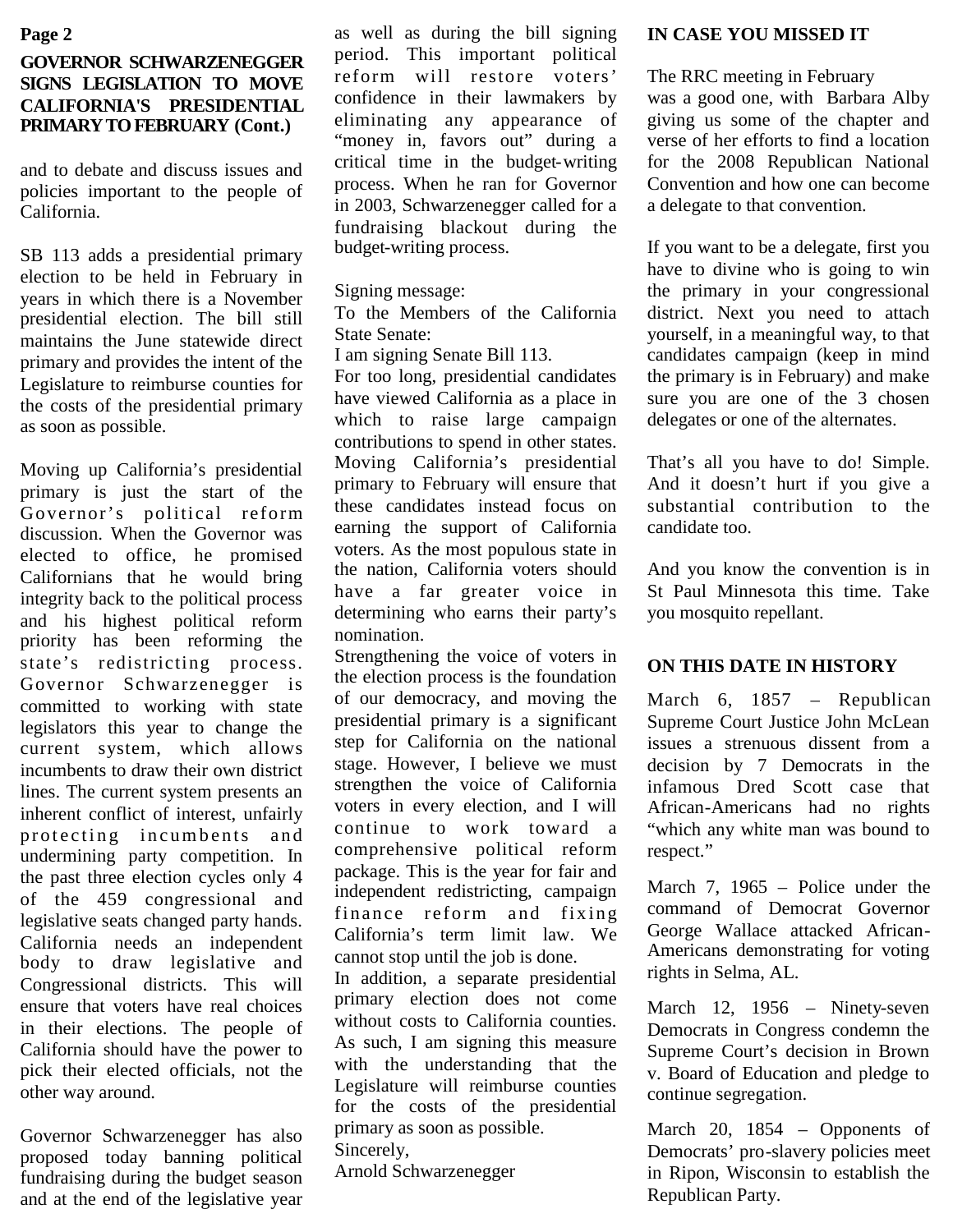

Carl Burton, President

### **T H A N K Y O U D O N N A SCHALANSKY**

At the March 8 meeting of the Sacramento County Republican Party Central Committee, Donna Schalansky resigned as Chairman of our county party.

Since 1995 Donna has been the Chairman of the Sacramento County Republican Party and under her leadership the role of County Republican Central Committee has become more important in the county and the state.

Donna made sure we had a year round Republican headquarters, and before email became so widely used she made sure there was a quarterly newsletter mailed to our republican volunteers.

mission of the Sacramento Republican Party, Donna helped to redraft the bylaws whereby the county party has four Vice Chairman, 1st Vice Chairman in charge of Special Operations, 2nd Vice Chairman of Voter Registration, 3rd Vice Chairman of Precinct Operations and 4th Vice Chairman of Volunteer Organizations.

The bylaws were also changed under Donna's leadership whereby the County Party can make recommendation for local non partisan offices.

Even though I may have had some minor differences with her style of leadership, I feel that Donna has always acted in the best interests of the Republican Party and put party interest above her own interests.

Again Donna Schalansky **THANK YOU**







In order to help in fulfilling the

#### **Republicans of River City Board of Directors:**

Carl Burton, President Marian Higdon, Director Norman Jachens, 1st Vice President Fred Hildebrand, Director Betty Axup, 2nd Vice President John Madriz, Director William Chan, Membership Secretary Mary Pearson, Director Robert Evans, Treasurer Al Rogel, Director Paul Green, Past President Carey Stirling, Director George Bradshaw, Director Barbara Sullivan, Director Richard Eigenheer, Director Florin Ciuriuc, Associate Director Ed Gorre, Director Marko Mlikotin, Associate Director

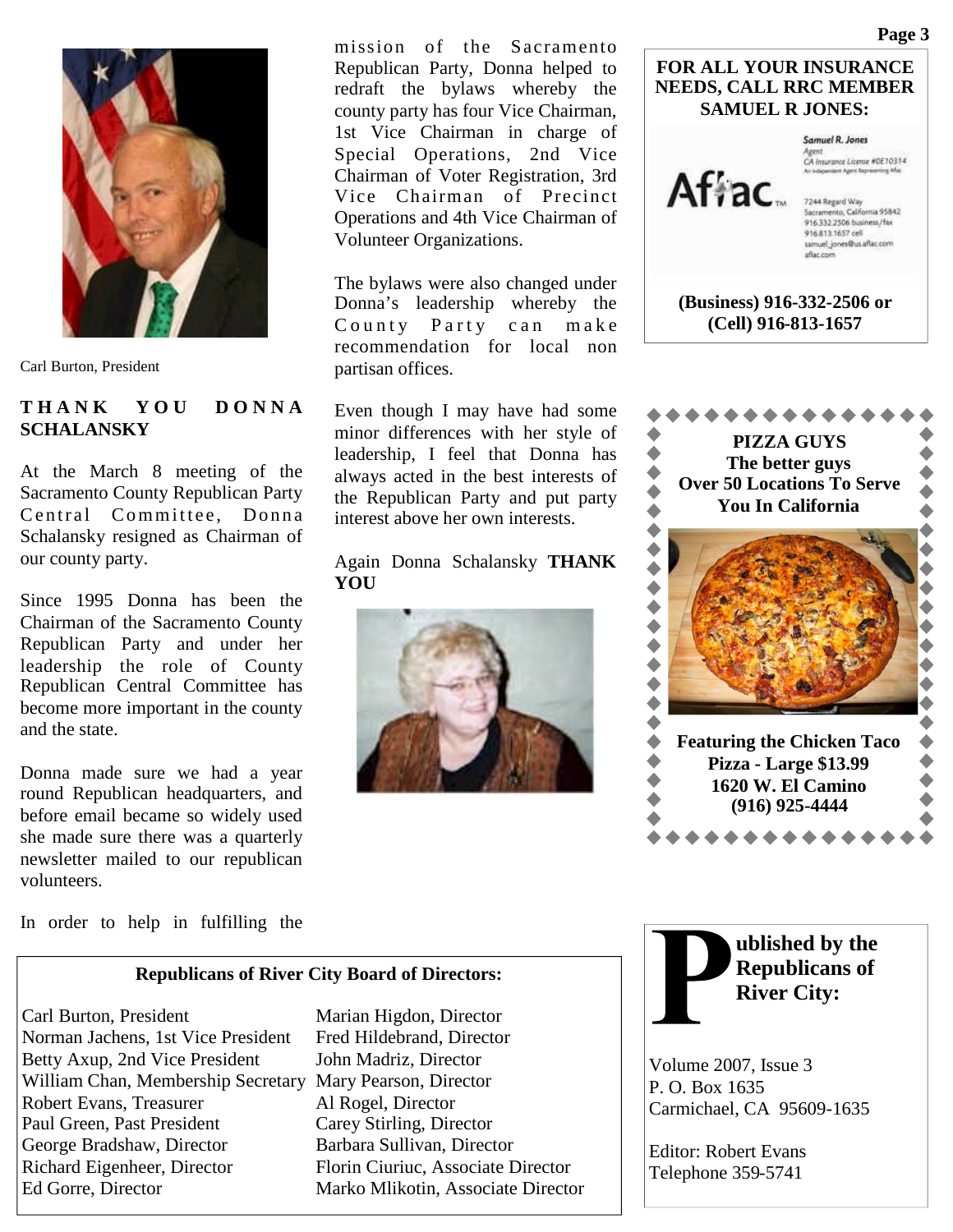## **Page 4**

## **Climate Change Legislation Demands Sensible Implementation**



**Honorable Roger Niello**

#### **By Assemblyman Roger Niello**

Last month, representatives from industry, environmental organizations, and government convened to swap ideas on how to best implement the goals of AB 32, the "California Global Warming Solutions Act of 2006". What came out of the meeting was an appeal by  $\tau$  as k all involved for the need to implement this bill in the right way. As you may remember, this muchdebated piece of legislation mandates a 25% reduction of greenhouse gas emissions by 2020. While exchanges were "heated" leading up to its passage, we stand now at the point where debate must shift toward how to best implement the legislation.

Predictably, debate has flared up over what is the "best" and most costeffective way to achieve AB 32's mandate of emissions reductions. Fundamentally, the bill directs that a combination of policies---marketbased, voluntary, and conventional regulation---may be used to achieve its targets. Out of this, two camps have emerged. The traditional "command and control" advocates are suspicious of those favoring a more market driven solution, specifically, a market-based system, which allows trading of emission

"credits" between companies. Under such a system, net emission reductions are the same as if emission caps had been imposed uniformly, but industry is allowed some flexibility in the process and industries will have incentive to reduce beyond the benchmarks.

Part of the reason for the recent debate over implementation is that the use of market systems are allowed, but not mandated by AB 32. Leading up to its passage, even the permission in the bill for the Air Resources Board (ARB) to use a market-based compliance system was hard-fought by some legislators, who opposed such an approach. The Governor, recognizing this vulnerability in the bill's final language and wishing to solidify a role for the market, issued in October of last year an executive order directing the formation of a "Market Advisory Committee" comprising national and international experts on climate change. This committee's will be to issue recommendations to the ARB by June 30th of this year at which point the ARB will collaborate with the Secretary of the Cal-EPA to develop a market-based program.

Most people recognize that competition brings about creativity, but how do we expect creativity to be fully realized if we keep changing the rules or are too rigid in dictating how standards will be achieved? Under established rules, industry can be inventive in their efforts to create the best and most innovative product or in devising ways to meet established objectives. In the case of greenhouse gases, industry may discover methods that lawmakers never considered for achieving reductions. If the incentives are there to reduce, there will be a drive to develop efficiencies, even absent the heavy hand of the regulator. Before we write off the economic considerations of those we consider to be equipped

to shoulder the burden of regulatory flux, we might consider this second less-considered aspect of policymaking.

At the end of the day, our economy functions most effectively when its components can breathe and innovate within an established framework of rules. I did not support AB 32's passage, at least in part over how it could be executed. But now that this measure is law, you can be assured that I will work to see that it is carried out in a way that keeps our economy moving forward. We simply cannot implement a measure of such impact without a degree of flexibility, and in the end, the best approach will be the one that considers what is best for both our environment and our economy. These considerations must not be mutually exclusive.

#### **WINTER EXERCISE**

I just came across an exercise suggested for seniors (but will work for everyone), to build muscle strength in the arms and shoulders. It seems so easy, so I thought I'd pass it on to some of my friends and family. The article suggested doing it three days a week.

Begin by standing on a comfortable surface, where you have plenty of room at each side. With a 5 lb potato sack in each hand, extend your arms straight out from your sides and hold them there as long as you can. Try to reach a full minute, then relax. Each day, you'll find that you can hold this position for just a bit longer.

After a couple of weeks, move up to 10-lb potato sacks. Then 50-lb potato sacks.

Eventually try to get to where you can lift a 100-lb potato sack in each hand and hold your arms straight for more than a full minute.

After you feel confident at that level, put a potato in each of the sacks.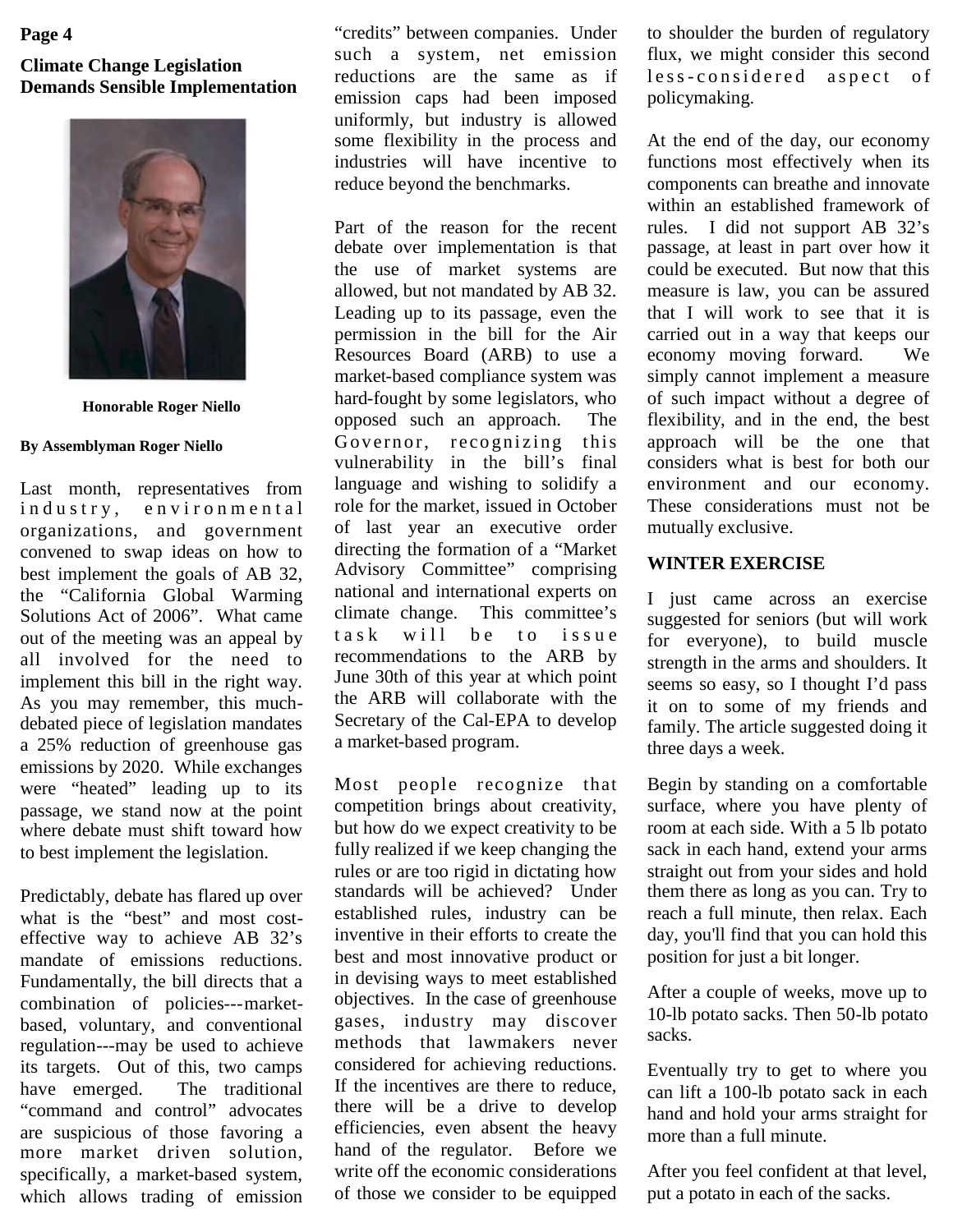From Marko Mlikotin

We agree:

From: Stephen Kinney

This is a poll done by my partner Neil Newhouse.

## **AMERICANS WANT TO WIN IN IRAQ**

(Alexandria, VA) February 20 -- In the wake of the U.S. House of Representatives passing a resolution that amounts to a vote of no confidence in the Bush administration's policies in Iraq, a new national survey by Alexandria, VA-based Public Opinion Strategies (POS) shows the American people may have some different ideas from their elected leaders on this issue.

The survey was conducted nationwide February 5-7 among a bipartisan, cross-section of 800 registered voters. It has a margin of error of plus or minus 3.5 percent. The survey was commissioned by The Moriah Group, a Chattanoogabased strategic communications and public affairs firm.

"The survey shows Americans want to win in Iraq, and that they understand Iraq is the central point in the war against terrorism and they can support a U.S. strategy aimed at achieving victory," said Neil Newhouse, a partner in POS. "The idea of pulling back from Iraq is not where the majority of Americans are."

\* By a 53 percent - 46 percent margin, respondents surveyed said that "Democrats are going too far, too fast in pressing the President to withdraw troops from Iraq."

\* By identical 57 percent - 41 percent margins, voters agreed with these statements: "I support finishing the job in Iraq, that is, keeping the troops there until the Iraqi government can

**THIS MAY BE OF INTEREST** maintain control and provide **Page 5** security" and "the Iraqi war is a key part of the global war on terrorism."

> \* Also, by a 56 percent - 43 percent margin, voters agreed that "even if they have concerns about his war policies, Americans should stand behind the President in Iraq because we are at war."

> \* While the survey shows voters believe (60 percent- 34 percent) that Iraq will never become a stable democracy, they still disagree that victory in Iraq ("creating a young, but stable democracy and reducing the threat of terrorism at home") is no longer possible. Fifty-three percent say it's still possible, while 43 percent disagree.

> \* By a wide 74 percent - 25 percent margin, voters disagree with the notion that "I don't really care what happens in Iraq after the U.S. leaves, I just want the troops brought home."

> "How Americans view the war does not line up with the partisan messages or actions coming out of Washington," said Davis Lundy, president of The Moriah Group. "There are still a majority of Americans out there who want to support the President and a focused effort to define and achieve victory."

> While the Bush administration may find some comfort and support in these poll results, their efforts to increasingly tie the war to Iran do not seem to be working. By a 63 percent-32 percent margin, poll respondents say the US should hold direct talks with Iran about the situation in Iraq and they narrowly reject (49 percent-47 percent) the statement "a stable Iraq is the best way to protect America from the nuclear threat of Iran." Voters also say they are more concerned about the War in Iraq (53 percent) than the growing influence of Iran (35 percent).

Finally, when asked which statement best describes their position on the

Iraq War, voters are evenly divided (50 percent - 49 percent) between positions of "doing whatever it takes to restore order until the Iraqis can govern and provide security to their country," and positions that call for immediate withdrawal or a strict timetable.

\* 27 percent said "the Iraq war is the front line in the battle against terrorism and our troops should stay there and do whatever it takes to restore order until the Iraqis can govern and provide security to their country."

\* 23 percent said "while I don't agree that the U.S. should be in the war, our troops should stay there and do whatever it takes to restore order until the Iraqis can govern and provide security to their country."

\* 32 percent said "whether Iraq is stable or not, the U.S. should set and hold to a strict timetable for withdrawing troops."

\* 17 percent said "the U.S. should immediately withdraw its troops from Iraq."

The survey also found that voters thought it would hurt American prestige more to pull out of Iraq immediately (59 percent) than it would to stay there for the long term (35 percent).

"The key group driving public opinion here are what we call the "nose-holders", said Newhouse. "They don't believe we should have gone to war or should still be there, but they believe we should stay and do whatever it takes to restore order until the Iraqis can govern and provide security for their own country."